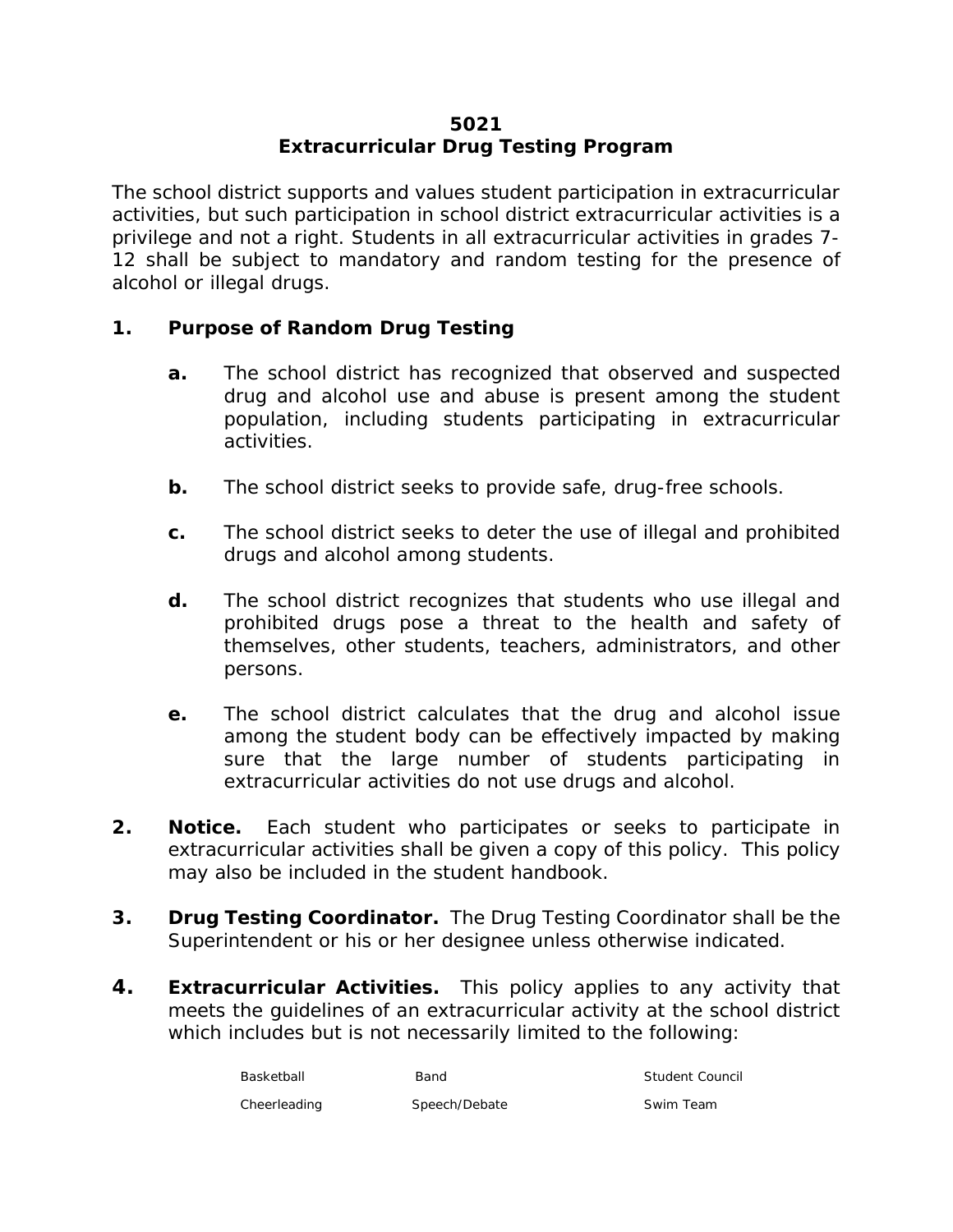| FBLA       | One Act Plays | Track      |
|------------|---------------|------------|
| Drill Team | Choir         | Volleyball |
| <b>FFA</b> | Softball      | Wrestling  |
| Football   |               |            |

# **5. Students Who Are Required to Submit to Drug Testing**

- **a. Grades.** All students in grades 7-12 who participate in any extracurricular activity or competition are part of the pool subject to random drug testing.
- **b. Consent.** A student and his or her parent(s)/guardian(s) must sign a consent form before the student shall be eligible to try out for, practice with, or participate in the extracurricular activity. The consent form is attached to this policy.
- **c. Selection Pool Eligibility.** Students shall remain in the selection pool for an entire calendar year (365 days) from the date the consent form is received by the school district.
- **d. Withdrawal.** Students who have a consent form on file remain eligible for drug tests from the date the consent form is received by the school district and throughout the remainder of the school year or until the student files a Withdrawal of Student from Activity form signed by the student and his or her parent(s)/guardian(s). Upon withdrawal, the student shall not be eligible to participate in any activity that is subject to drug testing for the remainder of the school year. A student who files a Withdrawal of Student from Activity form after being selected for a random drug test but before submitting to the test or after testing positive shall be ineligible to participate in any extracurricular activities for one calendar year from the date the Withdrawal of Student from Activity form is received by the Drug Testing Coordinator.
- 6. **Drugs.** Students participating in extracurricular activities are prohibited from using, possessing, distributing, manufacturing, or having drugs present in their system. "Drugs" means:
	- a. Any substance considered illegal by the Uniform Controlled Substances Act, Neb. Rev. Stat. § 28-401 *et seq.*
	- b. Any substance which is controlled by the Food and Drug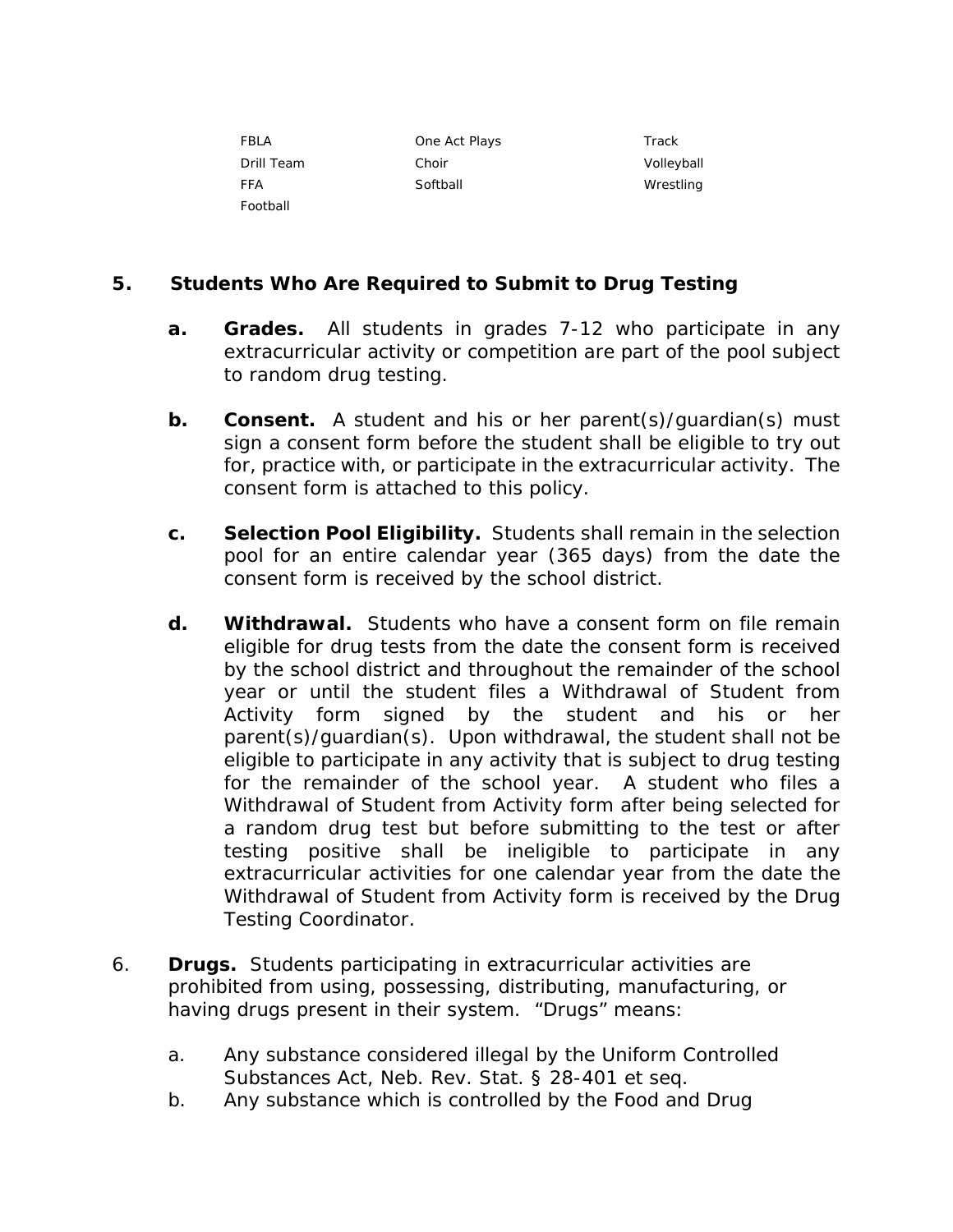Administration unless prescribed to the student by any licensed medical practitioner authorized to prescribe controlled substances or other prescription drugs;

c. Alcohol for any student under the age of 21. Alcohol shall have the meaning as provided in NEB. REV. STAT. § 48-1902(1).

# **7. Testing Procedures**

- **a. Student Selection.** All students who participate in extracurricular activities and submit a consent form will be included in a master list and will be subject to random drug screening. The master list shall be submitted to the company employed by the district to conduct the testing.
- **b. Reasonable Suspicion Testing.** In addition to random drug testing, a student is subject to drug testing at any time when the Drug Testing Coordinator determines there is individualized reasonable suspicion based upon articulable facts to believe that the student has used a drug. The Drug Testing Coordinator will notify the student and take the necessary steps to schedule a test as soon as practicable.
- **c. Parental Request.** Students who do not participate in extracurricular activities may be added to the random drug screening master list upon parental request. Parent(s)/guardians may also request that their student be subject to non-random drug screening. The school will arrange for the test as soon as practicable. The parent(s)/guardian(s) making a request under this subparagraph must submit a signed consent form and indicate which type of test is being requested. Any cost associated with tests administered as a result of parental request must be paid by the parent(s)/guardian(s) in advance of the test.
- **d. Type of Test.** The school district reserves the right to utilize breath, saliva, hair or urinalysis testing procedures. Urine and oral fluid samples which screen positive will be confirmed by GC/MS. Positive saliva or breath alcohol tests will be confirmed by EBT (Evidential Breath Tester).
- **e. Collection Site.** The Drug Testing Coordinator will designate the collection site at which student will provide specimens. The collection site may be off the premises of the school district.
- **f. Collection Procedures.** The school board will select a Drug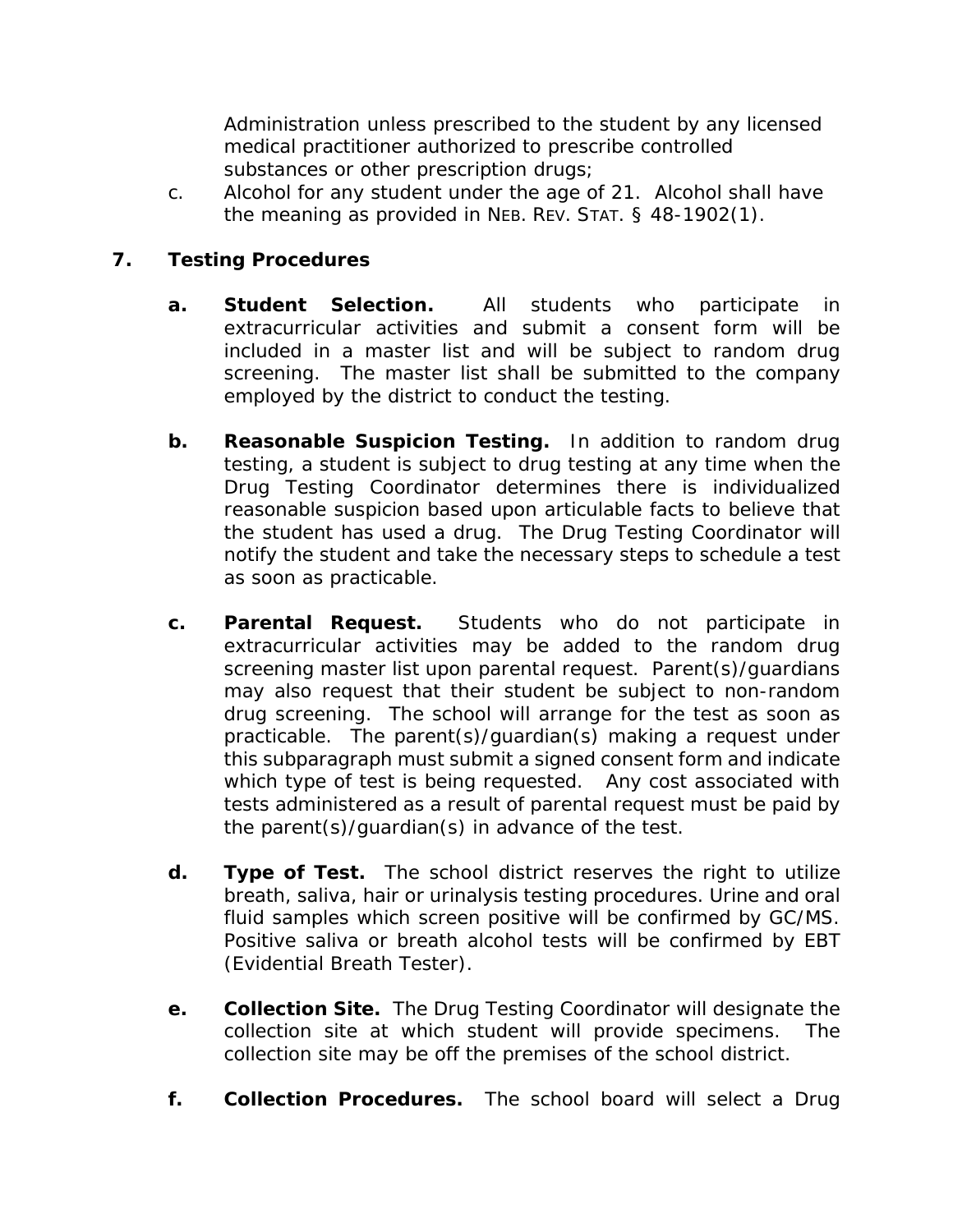Program Administrator (DPA). The DPA shall randomly select the students subject to drug testing from the master list. The DPA will maintain and follow generally accepted industry standards for collecting, maintaining, shipping, and accessing all specimens. The DPA will seek to obtain the sample in a manner designed to insure accurate testing protocols while minimizing intrusion into a student's privacy. The DPA and the school district will provide a copy of the collection procedures upon request.

- **g. Drugs.** Students may be randomly tested for any drugs, including but not limited to alcohol, amphetamines, marijuana or cannabinoids, cocaine, methadone, methaqualone, propoxyphene, hallucinogens, opiates, phencyclidine, synthetic opiates and PCP, steroids, barbiturates, benzodiazepines, alcohol, and any prescription drug that was obtained without proper authorization.
- **h. Results.** The DPA shall notify the student and the Drug Testing Coordinator of any positive test after the initial screening. The school representative shall notify the student's parents. The DPA will use a secure method to transmit all positive test results to the DPA's Medical Review Officer (MRO). The MRO will be certified by an MRO accreditation body. The MRO will be responsible for reviewing test results and determining whether the use of a substance identified by the sample analysis is from illicit use or a legitimate medical use. Prior to making a final decision, the MRO or his or her assistant shall contact the student and his or parent(s)/guardian(s) to discuss the result either face-to-face or over the telephone. If the MRO determines the test results are negative, no further action shall be taken against the student. The MRO will report results of verified positives to the DPA. The DPA shall then notify the Drug Testing Coordinator of the positive test result. The Drug Testing Coordinator shall notify the student and his or her parent(s)/guardian(s) and any staff members responsible for implementing the consequences of this policy.
- **i. Request for a Retest.** A split specimen will be collected for all testing methods, with the exception of alcohol testing. A positive alcohol test will be confirmed with an EBT device. A student's parent(s)/guardian(s) may request that the split specimen be tested at a second nationally certified laboratory from a list provided by the MRO. The request for the test must be submitted in writing to the MRO (with a copy sent to the Drug Testing Coordinator) within 72 hours of being notified of the final testing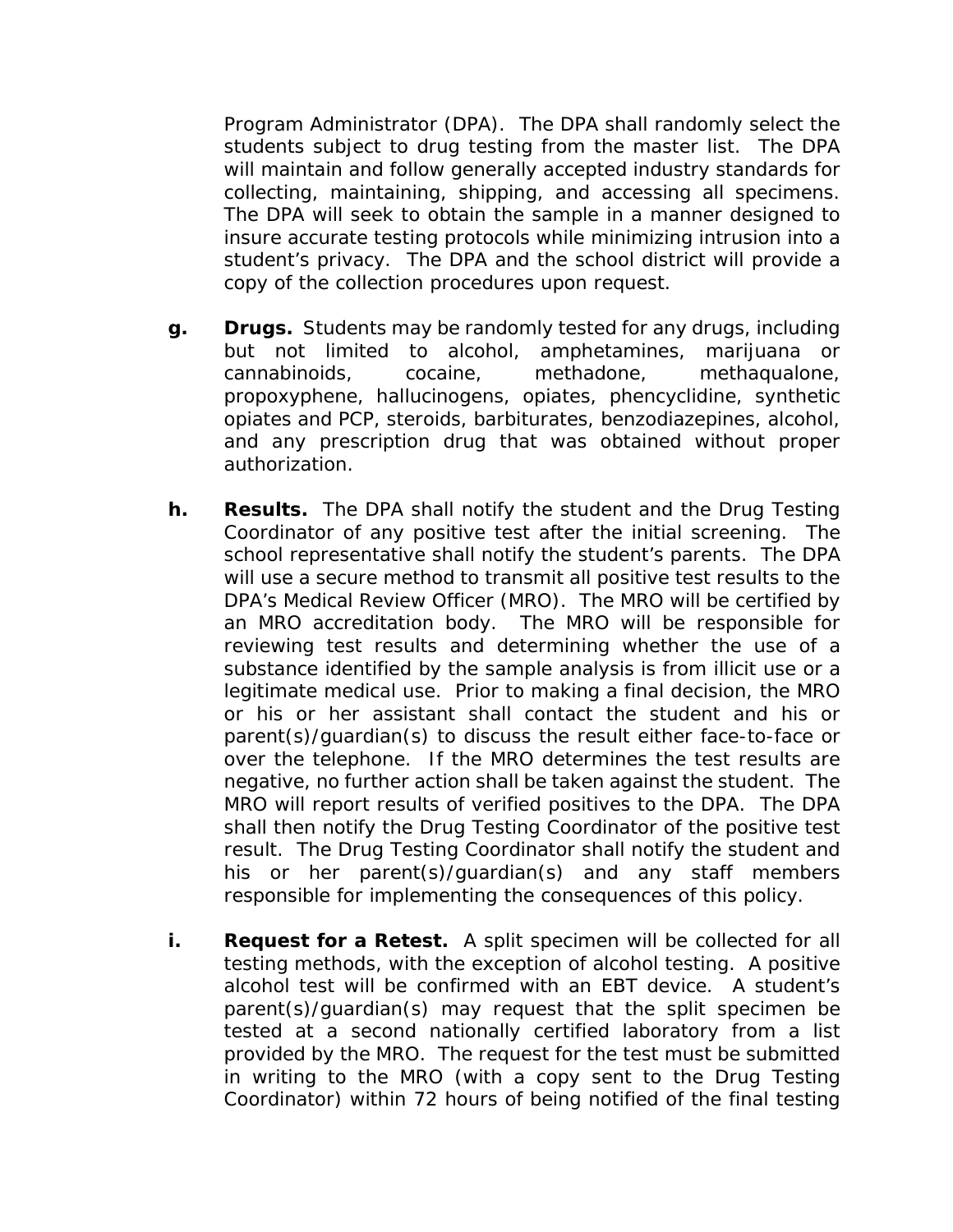result. The student and his or her parent(s)/guardian(s) must pay the associated costs for an additional test in advance. The costs will be reimbursed if the result of the split sample test is negative. The student will remain subject to the consequences of this policy during the retesting procedure.

- **8. Negative Tests.** Students and their parents will receive verbal or written notice when the student's test result is negative.
- 9. **Consequences for Testing Positive.** Whenever the test results indicate the presence of drugs, Drug Testing Coordinator shall schedule and hold a confidential meeting with the student, parent/guardian, and sponsor/coach. Other members of the school's administration may also attend the meeting. At the meeting, the Drug Testing Coordinator shall explain the drug testing procedures and the policy of the district. The consequences shall be as follows (**All offenses are cumulative within each year in grades 7-8. Offenses that occur in grades 7-8 shall not count as offenses in grades 9-12. All offenses are cumulative within each year in grades 9-12)**:

# **a. First Offense**

- i. The student shall be required to attend practice.
- ii. The student will be ineligible to publicly perform in any extracurricular activity for 28 calendar days. The day of the positive test result shall be the first day for counting purposes. If the end of the activity precedes the end of the 28 days, the remaining days will carry over to the next activity so the student completes the required number of days.
- iii. The student shall attend an approved program of drug and alcohol counseling or educational program at the student's expense as arranged or approved by Freeman Public Schools.
- iv. The student will be subject to follow-up drug tests at least one time per month for the next 2 months or end upon graduation.

# **b. Second Offense**

i. The student shall be required to attend practice.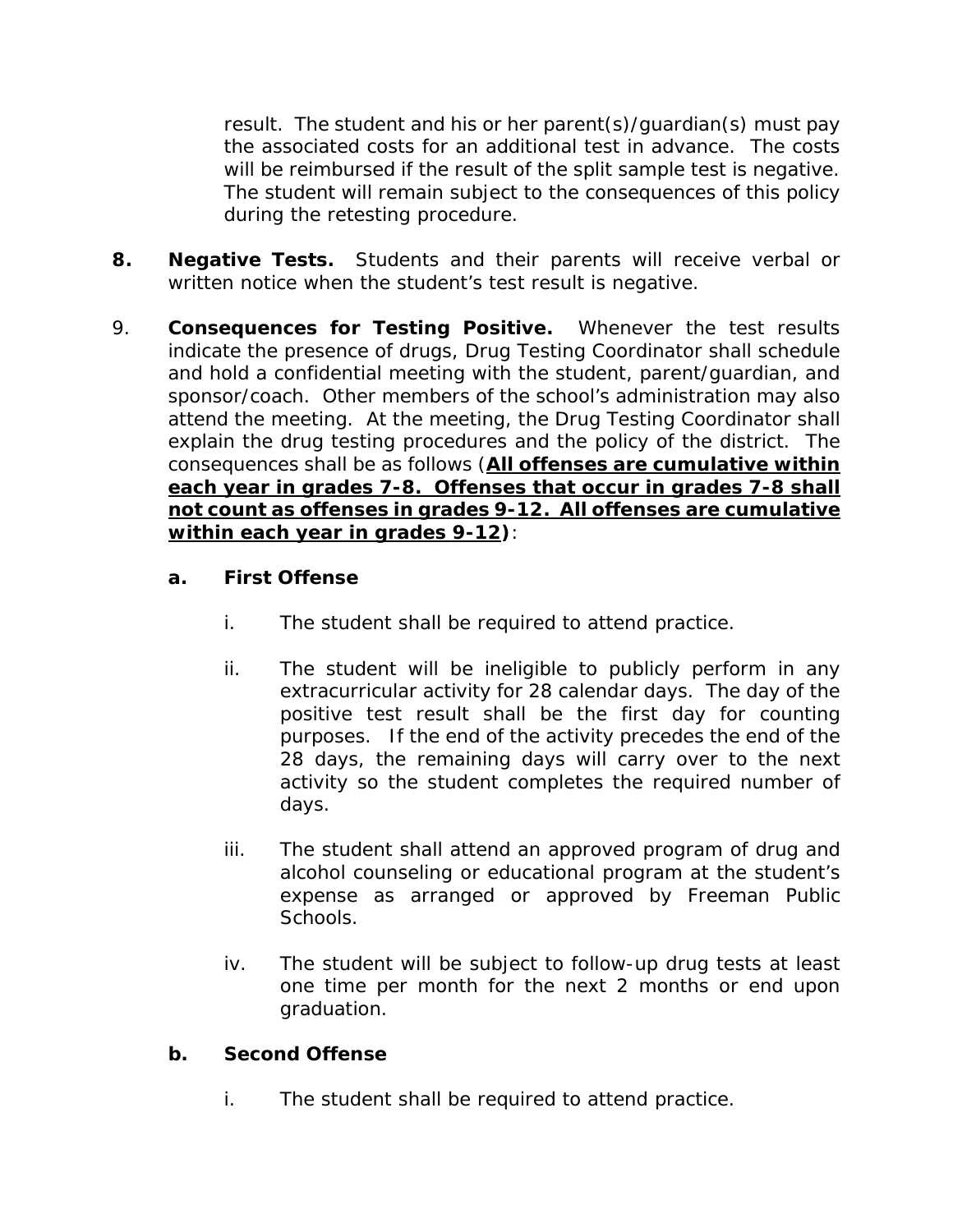- ii. The student will be ineligible to publicly perform in any extracurricular activity for 40 calendar days. The day of the positive test result shall be the first day for counting purposes. If the end of the activity precedes the end of the 40 days, the remaining days will carry over to the next activity so the student completes the required number of days.
- iii. The student shall obtain a drug and alcohol assessment at student's expense from a certified substance abuse counselor or licensed mental health provider who holds a valid license that includes in its scope of practice the ability to administer substance abuse evaluations and/or treatment. The student shall provide written proof of obtaining the assessment to Freeman's Drug Testing Coordinator. The student is strongly encouraged to comply with the assessment recommendations.
- iv. The student will be subject to follow-up drug tests at least one time per month for the next 2 months or end upon graduation.

# **c. Third Offense**

- i. The student will be ineligible to practice or publicly perform in any extracurricular activity for one year from the date of the third positive test or end upon graduation. The day of the positive test result shall be the first day for counting purposes.
- ii. The student must submit to a district administered test and test negative before returning to the activity. The student will be subject to follow-up drug tests at least one time per month for the next 12 months or end upon graduation.

# **10. Refusal to Test**

A student who refuses to submit to a drug test authorized under this policy, or fails or refuses to comply with any other provision of this policy, shall not be eligible to participate in any activities covered under this policy including all meetings, practices, performances and competitions for the remainder of the school year.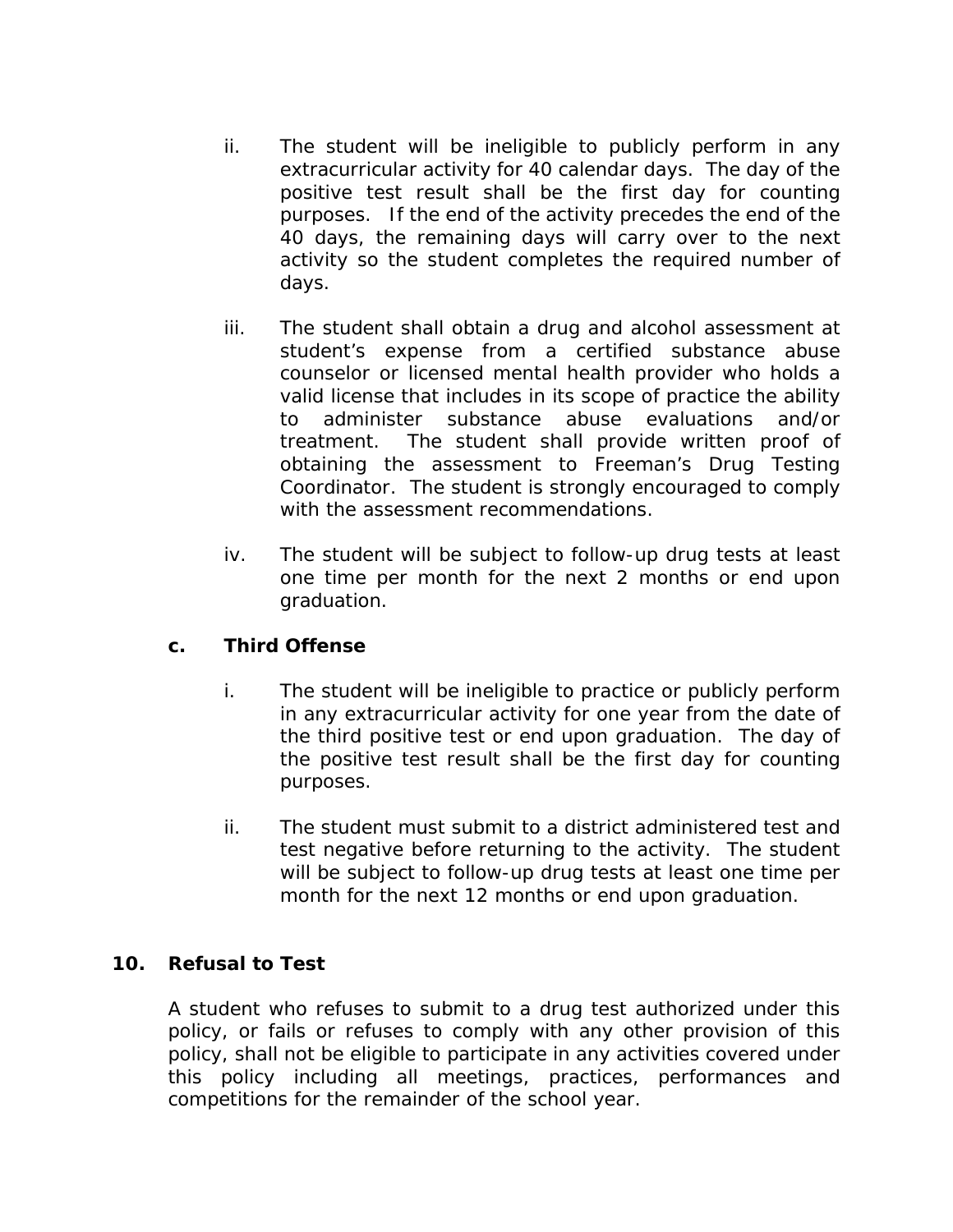# **11. Tampering**

Tampering is the use of any agent or technique which is designed to avoid detection of a drug and/or compromise the integrity of a drug test and is prohibited. This includes providing false urine samples (for example, urine substitution), contaminating the urine sample with chemicals or chemical products, the use of diuretics to dilute urine samples, and the use of masking. If the Drug Testing Coordinator determines that a student tampered with a drug test, the student shall not be eligible to participate in any activities covered under this policy including all meetings, practices, performances and competitions for the remainder of the school year.

The use of any such agent or technique shall be treated as a positive test for drugs prohibited by this Policy and shall be subject to the penalties set forth in Section 9 of this Policy.

### **12. Maintenance of Records**

All results of drug testing shall be confidential. Procedures for maintaining confidentiality will be developed by the school district and the testing organization. The Drug Testing Coordinator shall maintain records of positive tests in a secure location. This information will not be available to anyone other than appropriate school personnel and parents. This information will be destroyed upon the student's graduation or one year after the student's class graduates. Under no circumstances will this information become a part of the student's permanent file, nor will it be sent to another school when the student moves to another district or transfers to another school. The school district will not share drug testing results with any law enforcement agencies.

#### **13. Appeal.**

The school district will rely solely upon the opinion of the MRO to determine whether the positive test result was the result of the consumption of a drug. There shall be no appeal of the test result to any school administrator or the board of education.

#### **14. Severability**

If any portion of this policy is deemed to be contrary to the law of the state of Nebraska or the United States by judicial decision or an act of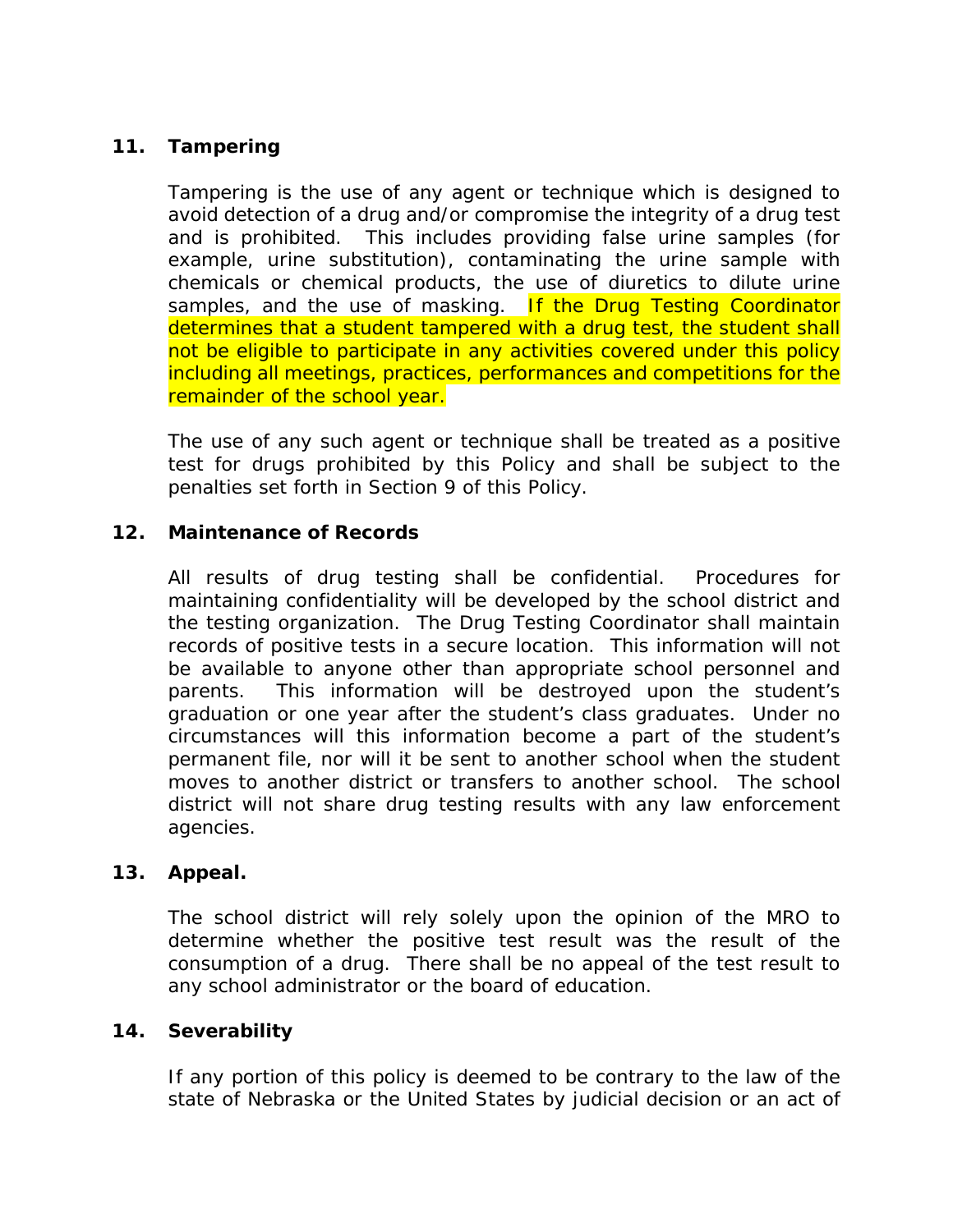Congress, then only such portion or provision directly deemed to be unconstitutional shall be stricken, and the remainder of the policy shall remain in full force.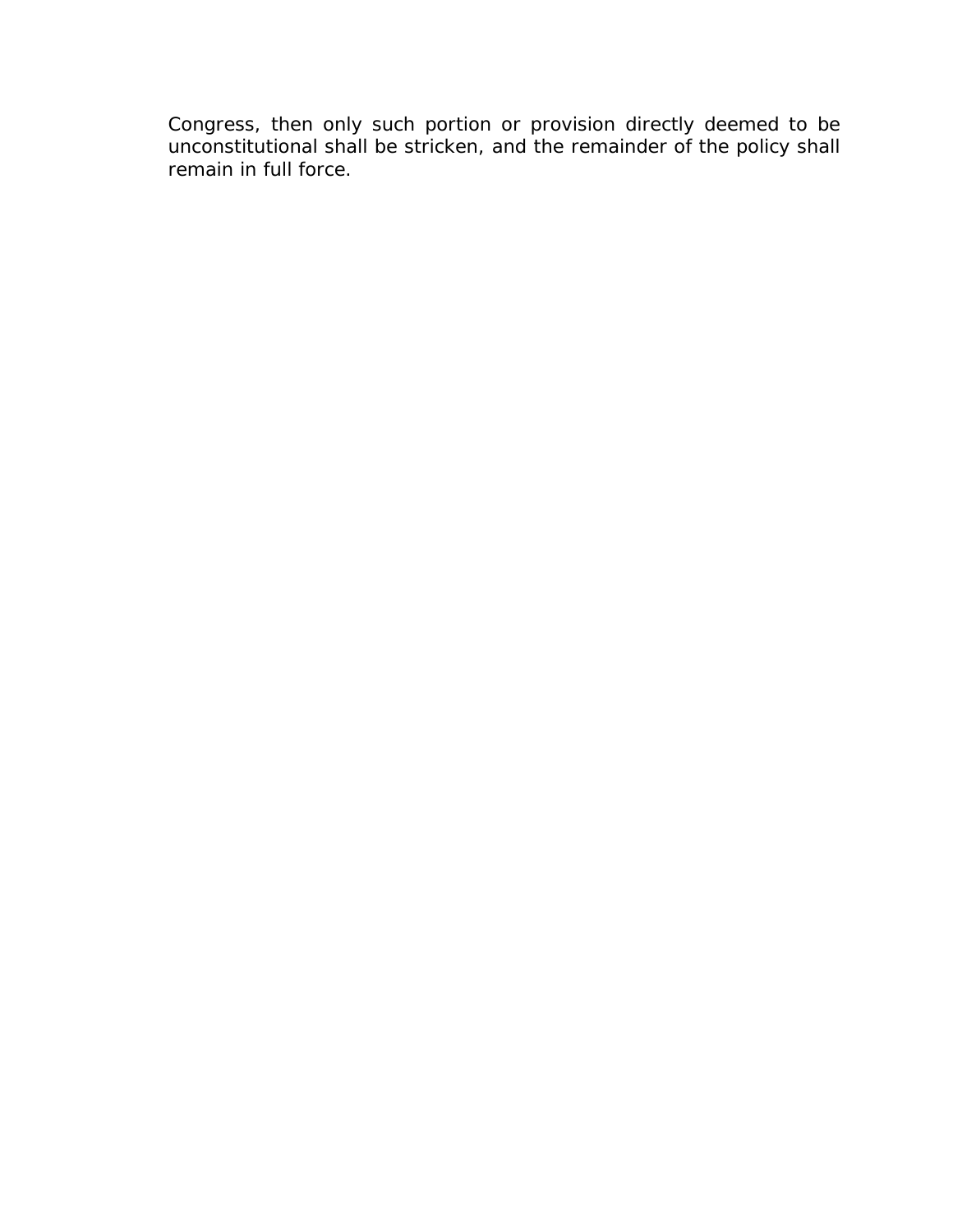#### **[PRINT ON SCHOOL DISTRICT LETTERHEAD] CONSENT TO PERFORM RANDOM DRUG TESTING 201\_\_-201\_\_**

Student Name \_\_\_\_\_\_\_\_\_\_\_\_\_\_\_\_\_\_\_\_\_\_\_\_\_\_\_\_\_Grade \_\_\_\_\_\_\_\_\_\_\_\_\_

As a student and parent:

- < We understand and agree that participation in extracurricular activities is a privilege that may be withdrawn for violations of the Extracurricular Drug Testing Policy.
- < We have read the Extracurricular Drug Testing Policy and understand the responsibilities and consequences as an activity participant if the student violates the policy.
- < We understand that when students participate in any extracurricular activity, they will be subjected to random drug testing, and if they refuse, will not be allowed to practice or participate in any extracurricular activity. We have read this consent statement and agree to its terms.
- < We understand this is binding while a student is enrolled in \_\_\_\_\_\_\_\_ School District.

#### **CONSENT TO PERFORM DRUG TESTING**

We hereby consent to allow the student named on this form to undergo drug testing for the presence of drugs and alcohol in accordance with the Extracurricular Drug Testing Program adopted by the Board of Education. We understand that any samples will be sent only to a qualified laboratory for actual testing. We hereby give our consent to the medical vendor selected by the school board, their Medical Review Office (MRO), laboratory, doctors, employees, or agents, together with any clinic, hospital, or laboratory designated by the selected medical vendor to perform testing for the detection of drugs and to release the results of those tests as provided in the policy. We understand these results will be forwarded to school district officials and will also be made available to us. We agree to sign any necessary releases if requested to do so.

We understand that consent pursuant to this Consent to Perform Random Drug Testing will be effective for all extracurricular activities in which this student might participate during the current school year.

We hereby release the \_\_\_\_\_\_\_\_\_\_\_\_\_\_ Board of Education and its employees from any legal responsibility or liability for the release of such information and records, pursuant to the policy.

| <b>Student Signature</b> |  |
|--------------------------|--|
|--------------------------|--|

Parent/Guardian Signature \_\_\_\_\_\_\_\_\_\_\_\_\_\_\_\_\_\_\_\_\_\_\_\_\_ Date\_\_\_\_\_\_\_\_\_\_\_\_\_